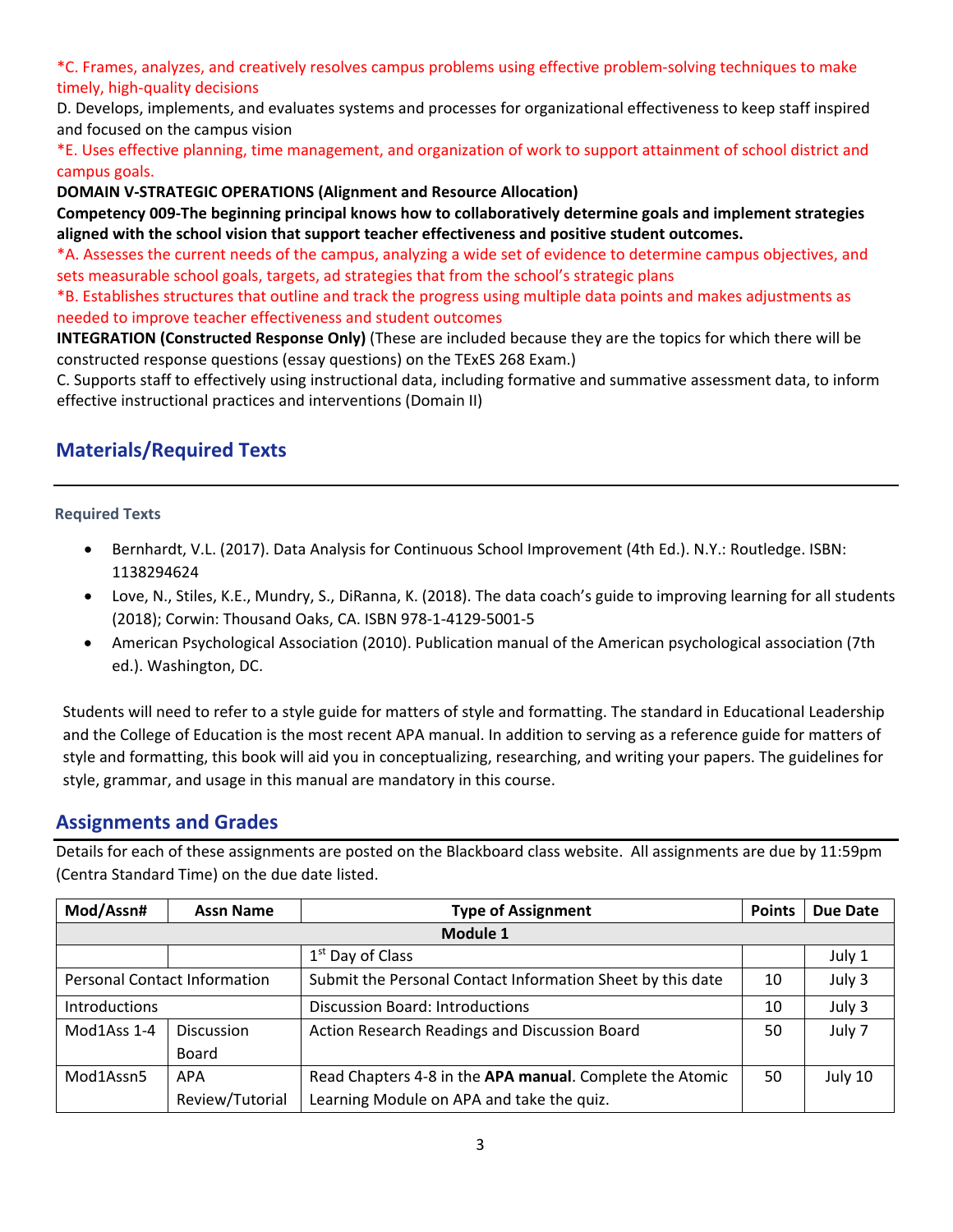| Mod1Assn6  | Quiz                   | Read Bernhardt Chapters 1 & 2 and Love, Stiles, Mundry,        | 50  | July 13    |  |  |  |  |
|------------|------------------------|----------------------------------------------------------------|-----|------------|--|--|--|--|
|            |                        | and DiRanna Ch. 1. Take the quiz.                              |     |            |  |  |  |  |
| Module 2   |                        |                                                                |     |            |  |  |  |  |
| Mod2Assn1  | Student's              | Complete readings and analyze TAPR Reports. Write 2-3          | 100 | July 20    |  |  |  |  |
|            | Campus                 | page summary of the student learning problems identified in    |     |            |  |  |  |  |
|            | TAPR/CIP               | the reports.                                                   |     |            |  |  |  |  |
|            | Analysis               |                                                                |     |            |  |  |  |  |
|            |                        | 1-to-1 video conference with the Instructor to discuss         |     |            |  |  |  |  |
|            |                        | possible topics to select for the Portfolio topic. Meetings    |     |            |  |  |  |  |
|            |                        | will be via Video Conference beginning July 21 - 28.           |     | July 20-24 |  |  |  |  |
| Mod2Assn4  | Problem                | Review the materials on how to write problem statements.       | 50  | July 24    |  |  |  |  |
|            | Statements /           | Write a problem statement for the problem selected by the      |     |            |  |  |  |  |
|            | <b>SMART Goals</b>     | student as the targeted priority.                              |     |            |  |  |  |  |
|            |                        | Module 3                                                       |     |            |  |  |  |  |
| Mo3Assn2   | Data Analysis          | Review Bernhardt's Ch. 3-6 and complete data gathering and     | 100 | July 27    |  |  |  |  |
|            |                        | analysis worksheet. Create a data collection plan.             |     |            |  |  |  |  |
|            |                        |                                                                |     |            |  |  |  |  |
| Mod3Assn6  | <b>Revise Data</b>     | Revise Data Analysis Report from original TAPR Analysis - to   | 75  | Aug. 3     |  |  |  |  |
|            | Analysis Report        | include multiple sources of data and Create a Data Collection  |     |            |  |  |  |  |
|            |                        | Plan.                                                          |     |            |  |  |  |  |
|            |                        | Module 4                                                       |     |            |  |  |  |  |
| Mod4Assn4  | Data                   | Create a PowerPoint that highlights their data analysis of the | 100 | Aug. 3     |  |  |  |  |
|            | Analysis/PPT           | TAPR report for their district, the potential root causes and  |     |            |  |  |  |  |
|            |                        | solutions, the research gathered from scholarly sources.       |     |            |  |  |  |  |
| Mod2Assn5  | <b>IRB Application</b> | Complete and submit the IRB application form.                  | 45  | Aug. 3     |  |  |  |  |
| Mod4Assn6- | <b>Time Construct</b>  | Compete a timed construct test on data analysis in which       | 25  | Aug. 5     |  |  |  |  |
| Part 3     | Test                   | they read data and identify priorities.                        |     |            |  |  |  |  |
| Mod4Assn6- | Review of              | Review model answer and write a reflection on how their        | 25  | Aug 7      |  |  |  |  |
| Part 4     | <b>Model Answers</b>   | construct test could be improved.                              |     |            |  |  |  |  |
|            |                        | <b>Total Points</b>                                            | 700 |            |  |  |  |  |
|            |                        |                                                                |     |            |  |  |  |  |

Details for each of these assignments are posted on the Blackboard class website. All assignments are due by 11:59pm (CST) on the due date listed.

The grading policy for this course is as follows:

**‐700 points equate to an A** ‐629 points equate to a B ‐559 equate to a C or less receive an F.

Note: The Educational Leadership Program does not accept any "Cs" for credit in this program. Students scoring below a "B" in this course will be required to repeat the course to remain in the Educational Leadership Program. Changing the rotation by repeating this course will likely delay completion of the program as the program is sequential and the rotation must be followed.